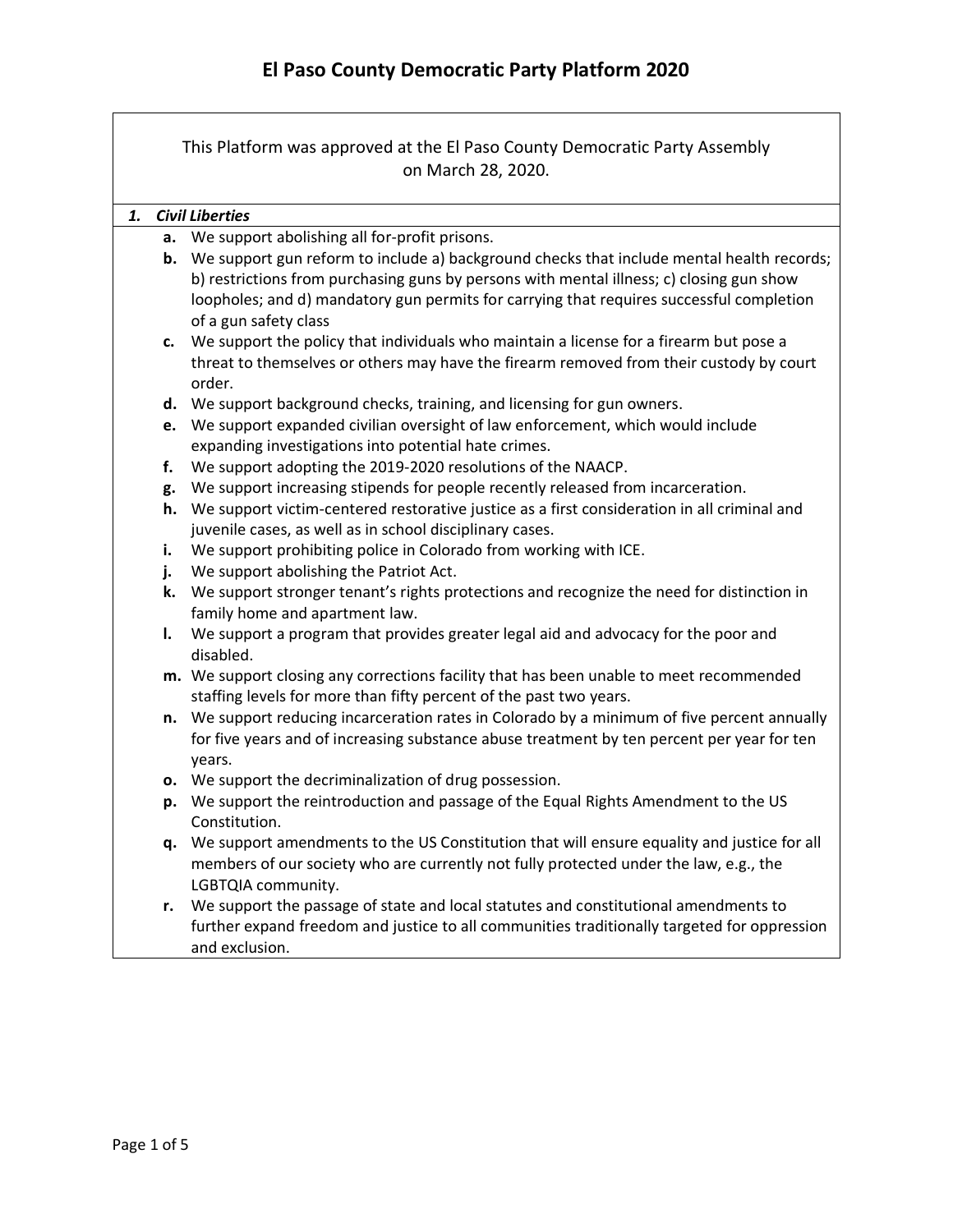## **El Paso County Democratic Party Platform 2020**

| 2. |    | <b>Economy</b>                                                                                                                                                                    |
|----|----|-----------------------------------------------------------------------------------------------------------------------------------------------------------------------------------|
|    | а. | We support the implementation of high-speed commuter rail along the Front Range.                                                                                                  |
|    | b. | We support the creation of a supply of affordable housing to accommodate our current                                                                                              |
|    |    | renters and homeowners on the current living wages.                                                                                                                               |
|    | c. | We support having government create affordable housing, in recognition that                                                                                                       |
|    |    | homelessness and lack of affordable housing is a huge issue in our society.                                                                                                       |
|    | d. | We support increased funding for Housing and Urban Development (HUD) to build low-cost                                                                                            |
|    |    | affordable, and subsidized housing for homeless and low income people, to keep them                                                                                               |
|    |    | from slipping into homelessness.                                                                                                                                                  |
|    | e. | We support improving mass transportation within El Paso County, particularly for disabled                                                                                         |
|    |    | residents and low income areas.                                                                                                                                                   |
|    | f. | We support increased funding at the local, county, state, and federal levels for the arts.                                                                                        |
|    | g. | We support the removal of TABOR from the Colorado State Constitution.                                                                                                             |
|    | h. | We support reparations for African American US citizen descendants of slavery, and we will                                                                                        |
|    |    | work toward finding a way to ensure this issue is properly and fully addressed.                                                                                                   |
|    | i. | We support a mandated federal minimum wage of \$15/hr.                                                                                                                            |
|    | j. | We support increasing the minimum wage to a living wage, such as \$18-20/hour.                                                                                                    |
|    | k. | We support the idea that student loans could be discharged through bankruptcy after 20                                                                                            |
|    |    | years.                                                                                                                                                                            |
|    | I. | We support requiring that terms of service for electronic applications be in clear and simple                                                                                     |
|    |    | language, and that users of said applications many not be restricted from bringing lawsuits,                                                                                      |
|    |    | either individually or as a class, when dissatisfied or harmed by the application.                                                                                                |
|    |    | m. We support calling for Supreme Court Justice Brett Kavanaugh to recuse himself from the                                                                                        |
|    |    | upcoming case Seila Law LLC v. Consumer Financial Protection Bureau as this is a pre-                                                                                             |
|    |    | eminent threat to the Dodd-Frank Act/CFPB.                                                                                                                                        |
| 3. |    | <b>Education</b>                                                                                                                                                                  |
|    | а. | We support fully funding public schools and advocating for livable wages for education                                                                                            |
|    |    | personnel; the Secretary of Education should support these principles.                                                                                                            |
|    | b. | We support universal early childhood care/education.                                                                                                                              |
|    | c. | We support fully funding the Individuals with Disabilities Education Act.                                                                                                         |
|    | d. | We support age-appropriate civics education from Kindergarten through High School.                                                                                                |
| 4. |    | <b>Elections, Caucuses, and Campaign Finance</b>                                                                                                                                  |
|    |    | a. We support overturning Citizens United v. Federal Elections Commission.                                                                                                        |
|    | b. | We support overturning the Supreme Court interpretation of "Corporate Personhood."                                                                                                |
|    | c. | We support campaign finance reform and the full disclosure of all campaign finance                                                                                                |
|    |    | sources.                                                                                                                                                                          |
|    | d. | We support abolishing the Electoral College and moving to a popular vote.                                                                                                         |
|    | e. | We support abolishing caucuses and holding only primaries for all federal elections.<br>We support abolishing all caucuses and holding only primaries for all federal, state, and |
|    | f. |                                                                                                                                                                                   |
|    |    | county elections.<br>We support better communication for caucus sites and dates, should the caucus system not                                                                     |
|    | g. | be abolished.                                                                                                                                                                     |
|    | h. | We support implementing ranked choice voting in primaries and general elections, or                                                                                               |
|    |    | approval voting in elections with more than one winner (e.g., city council elections).                                                                                            |
|    | i. | We support the use of hand-marked paper ballots for the purpose of greater election                                                                                               |
|    |    | security and accuracy.                                                                                                                                                            |
|    |    | e elludeaux utilizare proposano de proposano formos il in unitiro                                                                                                                 |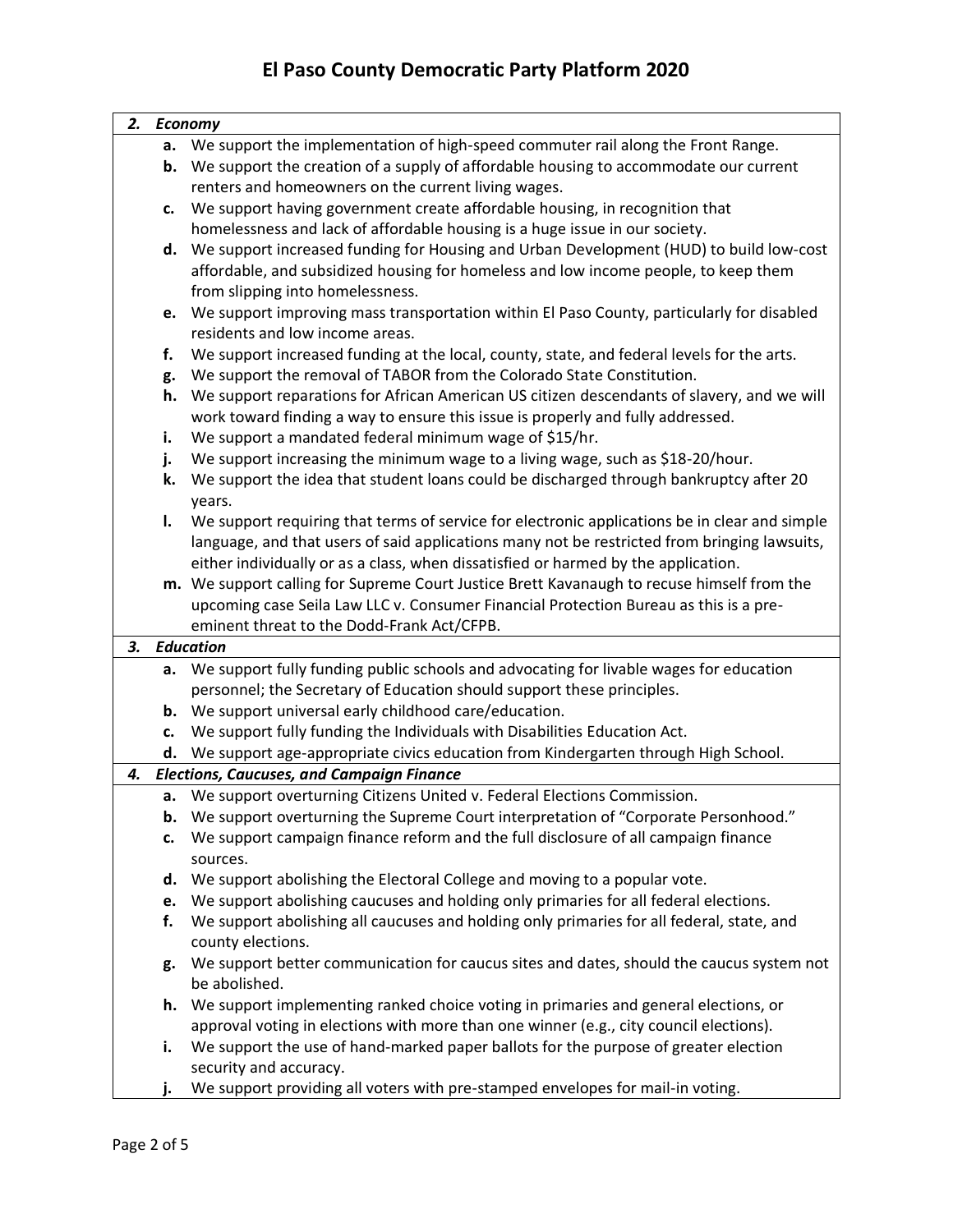|    | k. | We support providing bilingual or multilingual ballots to voters wherever there are                                                  |
|----|----|--------------------------------------------------------------------------------------------------------------------------------------|
|    |    | recognizable non-English speaking communities.                                                                                       |
|    | ı. | We support independent, non-partisan redistricting for county and municipal districts.                                               |
|    |    | m. We support making all elections, whether local, state, or national, into paid holidays.                                           |
|    | n. | We support measures to prevent voter suppression and to expand voting rights.                                                        |
|    | о. | We support the 1789 constitutional amendment that would limit Congressional Districts to                                             |
|    |    | represent no more than 50,000 citizens each.                                                                                         |
|    | p. | We support the disclosure of tax returns by all presidential candidates.                                                             |
|    | q. | We support requiring that any individual who has committed to run for the office of                                                  |
|    |    | President of the United States publically release at least the most recent 10 years of their                                         |
|    |    | federal and state tax filings in order to appear on the ballot or be eligible to be a write-in                                       |
|    |    | candidate.                                                                                                                           |
|    |    |                                                                                                                                      |
|    |    | 5. Environment & Energy                                                                                                              |
|    | а. | We support a reduction of local carbon emissions of 80% by 2030 and 100% by 2040, which                                              |
|    |    | would include closing Martin Drake and Nixon power plants at the soonest possible dates.<br><b>b.</b> We support the Green New Deal. |
|    | c. | We support the Blue New Deal (a plan to protect fisheries and the ocean while charging                                               |
|    |    | industrial "bad actors" for damaging ecosystems).                                                                                    |
|    |    | d. We support the expansion of lands designated as protected wilderness and the restoration                                          |
|    |    | of national monuments and parks to their 2016 boundaries.                                                                            |
|    |    | We support work to legislate for significant and fast changes to our economic infrastructure                                         |
|    | e. | to ensure continued economic stability while also curbing the effects of climate change to                                           |
|    |    | maintain a livable planet for all people.                                                                                            |
|    | f. | We support renegotiation of water rights based on scientific estimates of sustainability and                                         |
|    |    | supply.                                                                                                                              |
|    | g. | We support the restoration and management of non-game species, including the gray wolf.                                              |
|    | h. | We support rejoining the Paris Climate Accord.                                                                                       |
|    | i. | We support the use of science in making policy decisions.                                                                            |
|    | j. | We support banning single-use plastics in all commercial businesses, which includes plastic                                          |
|    |    | bags.                                                                                                                                |
|    | k. | We support banning all fracking.                                                                                                     |
|    | I. | We support policies that promote clean air and water, and which mitigate climate change.                                             |
|    |    | m. We support banning the sale of Colorado fossil fuels outside the United States.                                                   |
|    | n. | We support banning the extraction of fossil fuels from public lands.                                                                 |
| 6. |    | <b>Healthcare</b>                                                                                                                    |
|    | а. | We support a high-quality universal single-payer healthcare system, such as "Medicare for                                            |
|    |    | All."                                                                                                                                |
|    | b. | We support a national public option, such as "Medicare for All Who Want It."                                                         |
|    | c. | We support the expansion of the Affordable Care Act into a universal healthcare system.                                              |
|    | d. | We support the pursuit of policies that respect the dignity of all individuals, no matter the                                        |
|    |    | circumstances of their birth. We believe that all Americans born alive should have access to                                         |
|    |    | medical treatment.                                                                                                                   |
|    | e. | We support the full legalization of cannabis, both locally and nationally.                                                           |
|    | f. | We support the expansion of public health institutions, such as the Centers for Disease                                              |
|    |    | Control and Prevention.                                                                                                              |
|    | g. | We support the right of bodily autonomy and informed consent with all medical choices.                                               |
|    | h. | We support requiring health insurers to provide coverage for substance abuse treatment.                                              |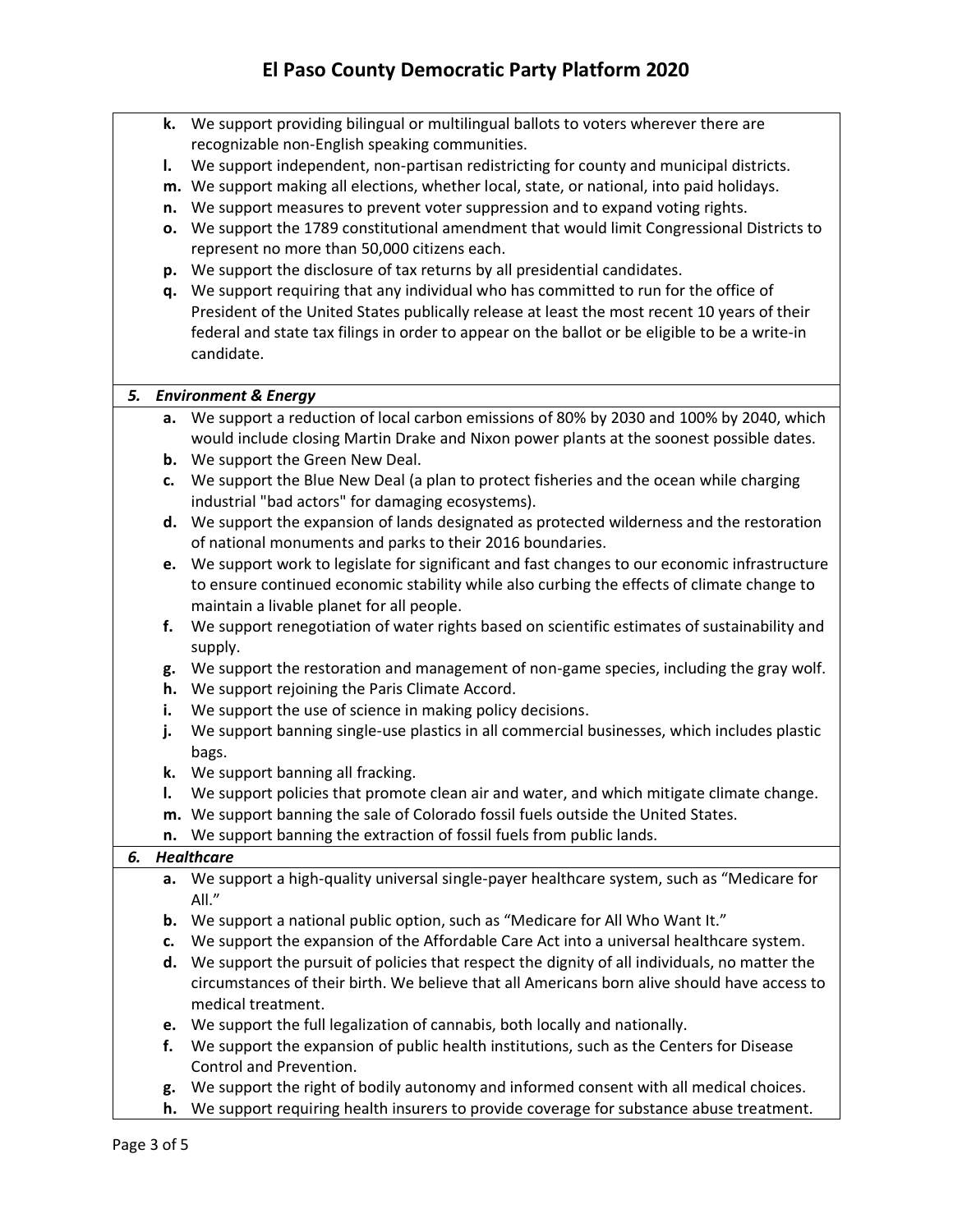## **El Paso County Democratic Party Platform 2020**

|    | i. | We support the access of military retirees to military hospitals as this is a benefit promised                                                 |
|----|----|------------------------------------------------------------------------------------------------------------------------------------------------|
|    |    | to retirees.                                                                                                                                   |
|    |    |                                                                                                                                                |
|    | j. | We support elimination of the DoD rule denying benefits to spouses and children                                                                |
|    |    | (dependents) if a veteran or active-duty member of the military dies by suicide.                                                               |
| 7. |    | <b>Healthy Democracy and Miscellaneous</b>                                                                                                     |
|    |    | a. We support development of standards and enforcement for ethical news reporting, to                                                          |
|    |    | counter the propaganda that is rampant and which plays a large role in the proliferation of                                                    |
|    |    | hate.                                                                                                                                          |
|    |    | <b>b.</b> We support reinstatement of the Fairness Doctrine that requires holders of US broadcast                                              |
|    |    | and cable licenses to present issues of public importance in an honest, equitable, and                                                         |
|    |    | balanced manner.                                                                                                                               |
|    | c. | We support bolstering the Johnson Amendment in the IRS statutes, to prohibit non-profit                                                        |
|    |    | churches from interfering in free elections.<br>d. We support having all American political candidates be held to a higher standard of factual |
|    |    | statements against their opponents.                                                                                                            |
|    | e. | We support the Democratic Party being respectful of people with various viewpoints. This                                                       |
|    |    | includes Pro-Life Democrats and people of different nationalities, income levels, faiths,                                                      |
|    |    | beliefs, and sexual orientation.                                                                                                               |
|    | f. | We support treating all with dignity and respect, and allowing all to express ideas in a                                                       |
|    |    | respectful manner.                                                                                                                             |
|    | g. | We support the reversal of all Executive Orders of Donald J. Trump including: Immigration                                                      |
|    |    | Reforms; EPA reductions; Paris Climate Accord; and Reductions in CDC funding and                                                               |
|    |    | personnel levels, including Pandemic Committee.                                                                                                |
|    |    | h. We support the elimination of long-term "acting" Cabinet-level appointments by requiring                                                    |
|    |    | Senate approval of permanent appointment within six weeks of position vacancy.                                                                 |
|    | i. | We support requiring that the Democratic National Committee (DNC), the Democratic                                                              |
|    |    | Congressional Campaign Committee (DCCC), and the Democratic Senatorial Campaign                                                                |
|    |    | Committee (SCCC), and any individual members associated or operating on behalf of such                                                         |
|    |    | organizations, shall refrain from pre-ordaining, actively selecting and financially supporting,                                                |
|    |    | or internally or externally voicing support for specific candidates for President, Congress,                                                   |
|    |    | and Senate, prior to the conclusion of caucuses and primaries.                                                                                 |
|    | j. | We support the original Pledge of Allegiance as written by Francis Bellamy for Party                                                           |
|    |    | activities.                                                                                                                                    |
|    | k. | We support the elimination of all puppy mills, and all breeders should be licensed, insured,                                                   |
|    | I. | and bonded by the state.<br>We support term limits for Supreme Court justices.                                                                 |
|    |    | m. We support that retirement income for U.S. Senators and Representatives will be                                                             |
|    |    | proportionate to the number of years served.                                                                                                   |
| 8. |    | <b>Immigration</b>                                                                                                                             |
|    |    | a. We support ending family separation and child detention at US borders.                                                                      |
|    |    | <b>b.</b> We support providing a pathway to citizenship, including for those dismissed from the                                                |
|    |    | military, DREAMers, spouses of American citizens, and immediate family.                                                                        |
|    | c. | We support providing an opportunity for citizenship for DREAMers (children illegally                                                           |
|    |    | brought to the US by parents), instead of being sent back to a country they do not know.                                                       |
|    | d. | We support having Immigration and Customs Enforcement (ICE) re-evaluated and revised                                                           |
|    |    | by an outside committee to make it more humane and not instilling fear in communities,                                                         |
|    |    | decimating families, and working without local control.                                                                                        |
|    |    |                                                                                                                                                |